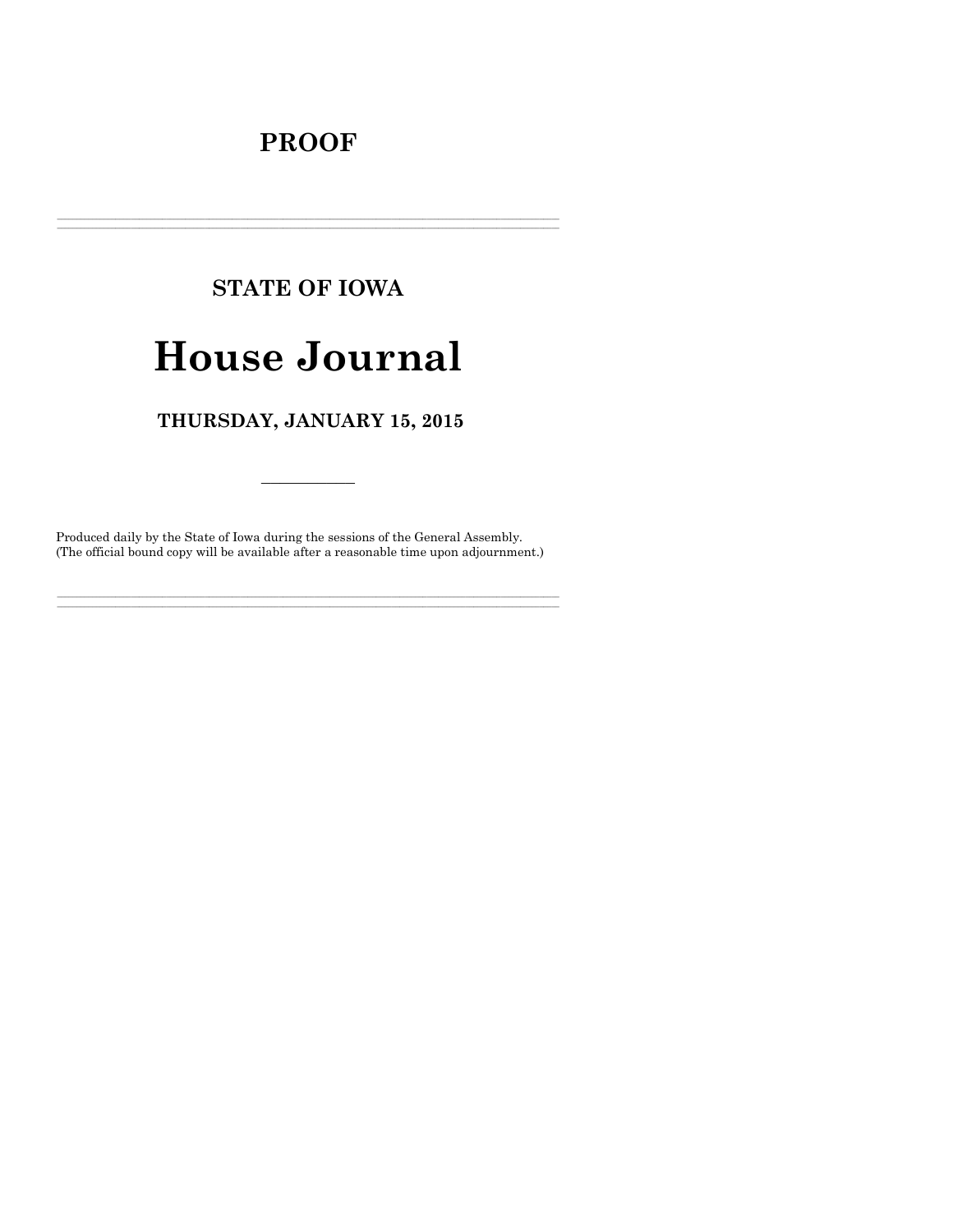### **JOURNAL OF THE HOUSE**

Fourth Calendar Day - Fourth Session Day

Hall of the House of Representatives Des Moines, Iowa, Thursday, January 15, 2015

The House met pursuant to adjournment at 8:31 a.m., Speaker Paulsen in the chair.

Prayer was offered by Pastor Nan Smith, Hope Methodist Church, Marshalltown. She was the guest of Representative Smith of Marshall.

#### PLEDGE OF ALLEGIANCE

The Pledge of Allegiance was led by Lexi King, Minority Leader's Page from Davenport.

The Journal of Wednesday, January 14, 2015, was approved.

#### INTRODUCTION OF BILLS

**[House File 1,](http://coolice.legis.iowa.gov/Cool-ICE/default.asp?Category=billinfo&Service=Billbook&frame=1&GA=86&hbill=HF1)** by Cownie, a bill for an act requiring the budget submissions of state agencies to utilize a zero-base approach.

Read first time and referred to committee on **State Government.**

**[House File 2,](http://coolice.legis.iowa.gov/Cool-ICE/default.asp?Category=billinfo&Service=Billbook&frame=1&GA=86&hbill=HF2)** by Heartsill, a bill for an act relating to registration fees for motor vehicles transferred to nonprofit entities for donation to individuals.

Read first time and referred to committee on **Transportation.**

**[House File 3,](http://coolice.legis.iowa.gov/Cool-ICE/default.asp?Category=billinfo&Service=Billbook&frame=1&GA=86&hbill=HF3)** by Jones, a bill for an act relating to invasion of privacy, and providing penalties.

Read first time and referred to committee on **Judiciary.**

**[House File 4,](http://coolice.legis.iowa.gov/Cool-ICE/default.asp?Category=billinfo&Service=Billbook&frame=1&GA=86&hbill=HF4)** by Cownie, a bill for an act relating to the option of voting straight party.

Read first time and referred to committee on **State Government.**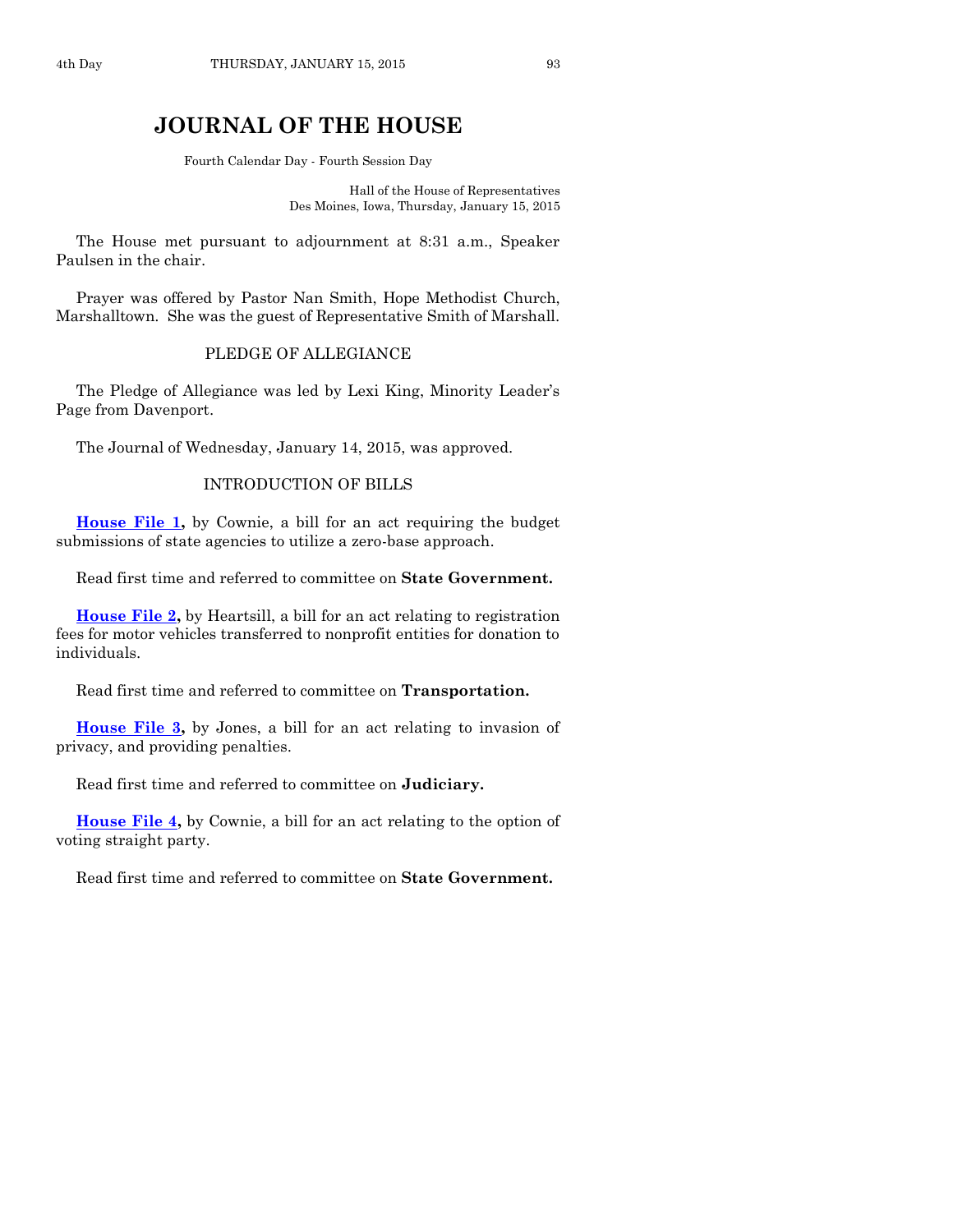**[House File 5,](http://coolice.legis.iowa.gov/Cool-ICE/default.asp?Category=billinfo&Service=Billbook&frame=1&GA=86&hbill=HF5)** by Fisher, a bill for an act relating to shared operational functions for purposes of supplementary weighting and including applicability provisions.

Read first time and referred to committee on **Education.**

**[House File 6,](http://coolice.legis.iowa.gov/Cool-ICE/default.asp?Category=billinfo&Service=Billbook&frame=1&GA=86&hbill=HF6)** by Jones, a bill for an act to expand the criminal offense of and applicability of related penalties for sexual exploitation by a school employee to include all school district employees.

Read first time and referred to committee on **Judiciary.**

**[House File 7,](http://coolice.legis.iowa.gov/Cool-ICE/default.asp?Category=billinfo&Service=Billbook&frame=1&GA=86&hbill=HF7)** by Jones, a bill for an act exempting from the sales tax the sales price for the use of self-pay washers and dryers.

Read first time and referred to committee on **Ways and Means.**

**[House File 8,](http://coolice.legis.iowa.gov/Cool-ICE/default.asp?Category=billinfo&Service=Billbook&frame=1&GA=86&hbill=HF8)** by L. Miller, a bill for an act relating to special minors' driver's licenses for minors with parents or guardians who have separate residences and who share physical custody of the minor.

Read first time and referred to committee on **Transportation.**

**[House File 9,](http://coolice.legis.iowa.gov/Cool-ICE/default.asp?Category=billinfo&Service=Billbook&frame=1&GA=86&hbill=HF9)** by Hunter, a bill for an act providing for reduced automobile insurance premiums for older adults who complete a certified driver safety education course.

Read first time and referred to committee on **Commerce.**

**[House File 10,](http://coolice.legis.iowa.gov/Cool-ICE/default.asp?Category=billinfo&Service=Billbook&frame=1&GA=86&hbill=HF10)** by Hunter, a bill for an act concerning review of disapproval of applications for liquor control licenses and permits by local authorities.

Read first time and referred to committee on **Commerce.**

**[House File 11,](http://coolice.legis.iowa.gov/Cool-ICE/default.asp?Category=billinfo&Service=Billbook&frame=1&GA=86&hbill=HF11)** by Hunter, a bill for an act relating to the provision of certain information for insureds regarding external review of health care services coverage decisions.

Read first time and referred to committee on **Commerce.**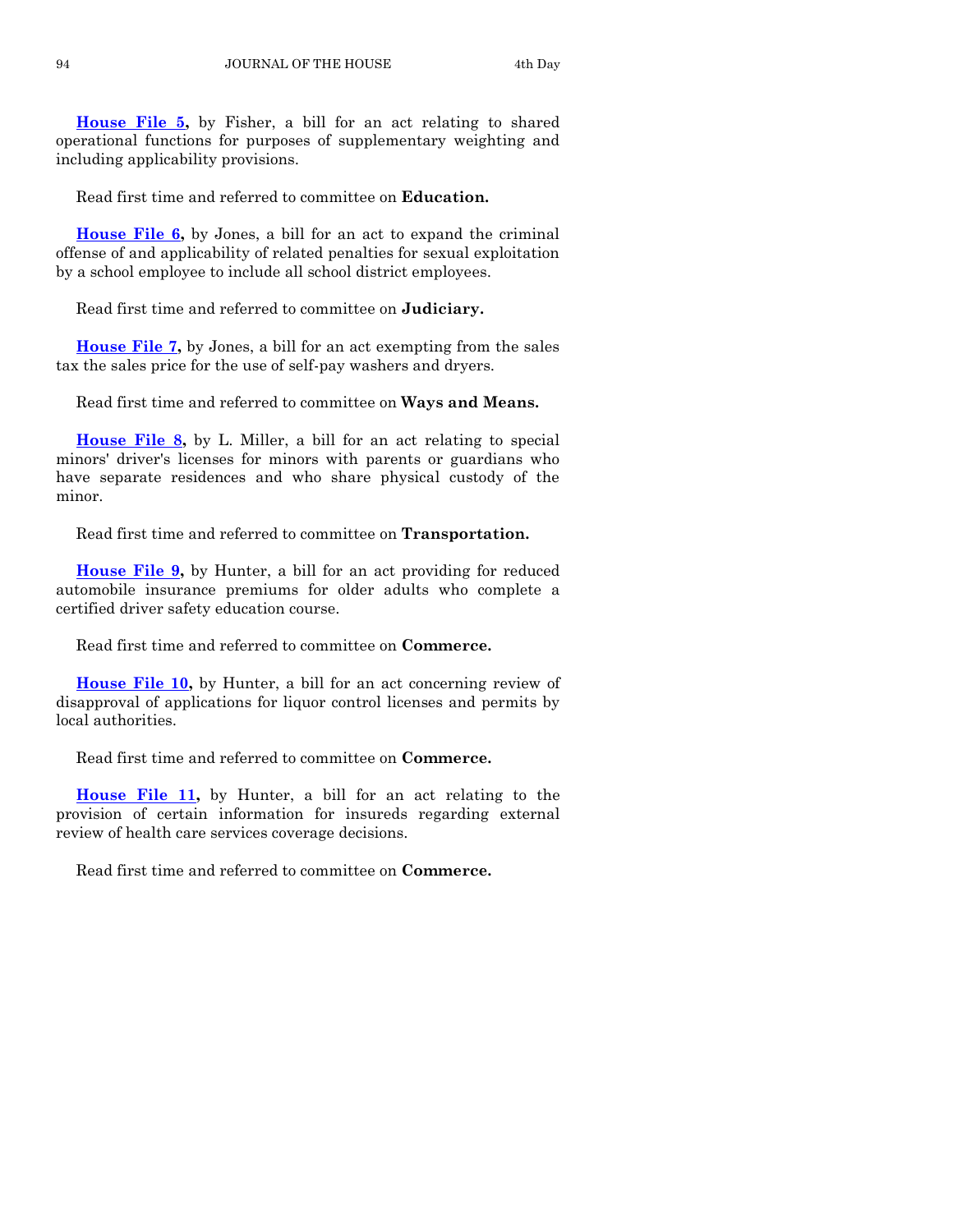**[House File 12,](http://coolice.legis.iowa.gov/Cool-ICE/default.asp?Category=billinfo&Service=Billbook&frame=1&GA=86&hbill=HF12)** by Wessel-Kroeschell, a bill for an act relating to the establishment of an academic coaching endorsement by the board of educational examiners.

Read first time and referred to committee on **Education.**

**[House File 13,](http://coolice.legis.iowa.gov/Cool-ICE/default.asp?Category=billinfo&Service=Billbook&frame=1&GA=86&hbill=HF13)** by Jorgensen, Stanerson, Koester, Sheets, R. Taylor, Winckler, Steckman, Ourth, Hall, Landon, Forristall, Ruff, and Highfill, a bill for an act eliminating the school start date limitation and related waiver and penalty provisions.

Read first time and referred to committee on **Education.**

**[House File 14,](http://coolice.legis.iowa.gov/Cool-ICE/default.asp?Category=billinfo&Service=Billbook&frame=1&GA=86&hbill=HF14)** by Ruff, a bill for an act requiring newborn metabolic screenings to include screening for certain lysosomal storage disorders.

Read first time and referred to committee on **Human Resources.**

**[House File](http://coolice.legis.iowa.gov/Cool-ICE/default.asp?Category=billinfo&Service=Billbook&frame=1&GA=86&hbill=HF15) 15,** by Anderson, a bill for an act relating to an assault that occurs between persons in an intimate relationship and the crime of domestic abuse assault and making penalties applicable.

Read first time and referred to committee on **Judiciary.**

**[House File 16,](http://coolice.legis.iowa.gov/Cool-ICE/default.asp?Category=billinfo&Service=Billbook&frame=1&GA=86&hbill=HF16)** by Fisher, a bill for an act relating to the granting of a dissolution of marriage when the respondent is convicted of a crime against the petitioner and is incarcerated at the time of the filing of the petition for dissolution of marriage.

Read first time and referred to committee on **Judiciary.**

**[House File 17,](http://coolice.legis.iowa.gov/Cool-ICE/default.asp?Category=billinfo&Service=Billbook&frame=1&GA=86&hbill=HF17)** by Wolfe, a bill for an act providing for recision of administrative driver's license revocations in operating-whileintoxicated cases where there are no longer reasonable grounds to believe the person was operating the motor vehicle.

Read first time and referred to committee on **Judiciary.**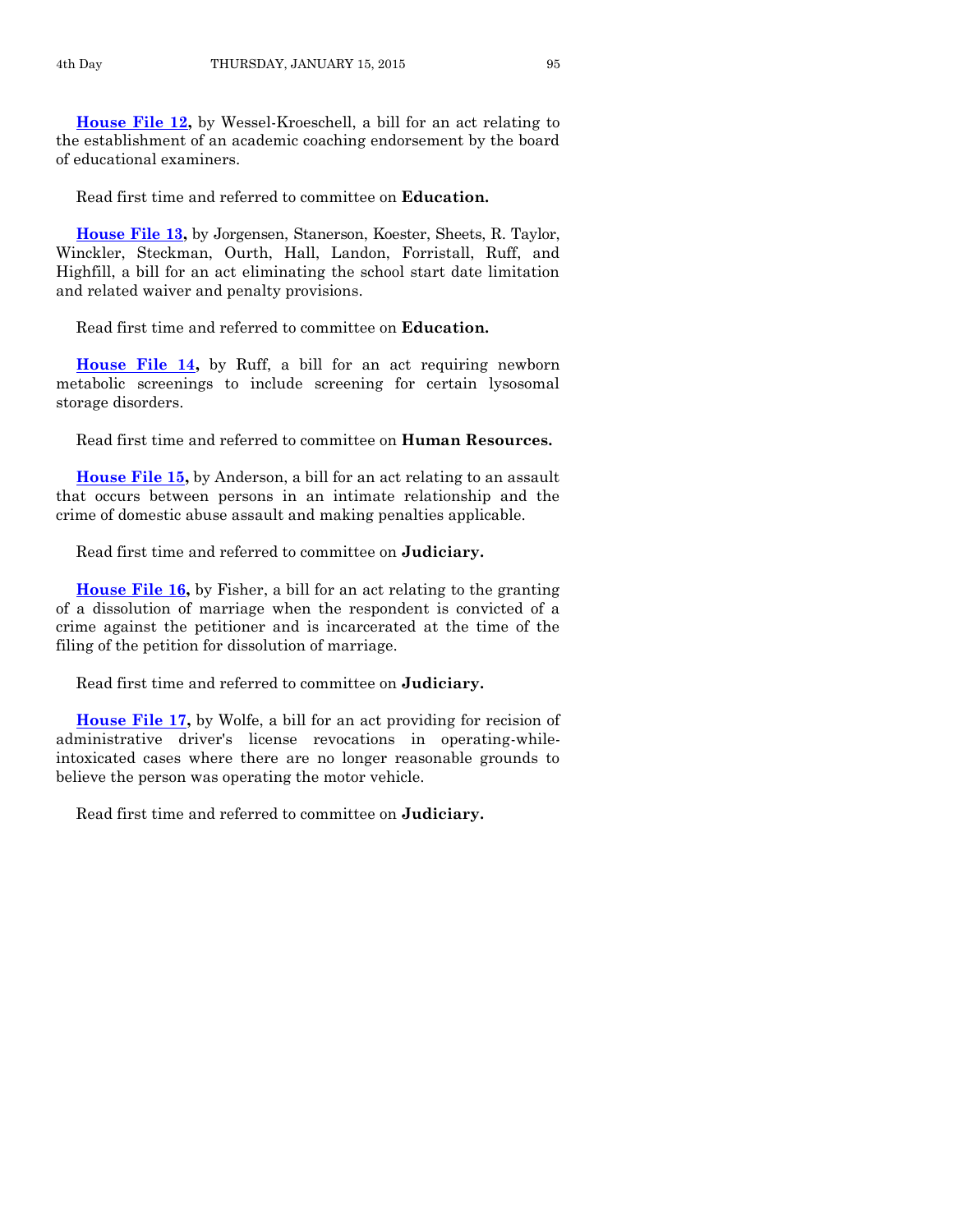**[House File 18,](http://coolice.legis.iowa.gov/Cool-ICE/default.asp?Category=billinfo&Service=Billbook&frame=1&GA=86&hbill=HF18)** by Hunter, a bill for an act providing for fair share agreements relating to collective bargaining and including effective date provisions.

Read first time and referred to committee on **Labor.**

**[House File 19,](http://coolice.legis.iowa.gov/Cool-ICE/default.asp?Category=billinfo&Service=Billbook&frame=1&GA=86&hbill=HF19)** by Hunter, a bill for an act relating to employee leave by providing for time off and vacation leave, making penalties applicable, and including effective date and applicability provisions.

Read first time and referred to committee on **Labor.**

**[House File 20,](http://coolice.legis.iowa.gov/Cool-ICE/default.asp?Category=billinfo&Service=Billbook&frame=1&GA=86&hbill=HF20)** by Hunter, a bill for an act prohibiting employment discrimination based on unemployment status and providing remedies.

Read first time and referred to committee on **Labor.**

**[House File 21,](http://coolice.legis.iowa.gov/Cool-ICE/default.asp?Category=billinfo&Service=Billbook&frame=1&GA=86&hbill=HF21)** by Hunter, a bill for an act relating to the choice of doctor to treat an injured employee under workers' compensation laws and including applicability date provisions.

Read first time and referred to committee on **Labor.**

**[House File 22,](http://coolice.legis.iowa.gov/Cool-ICE/default.asp?Category=billinfo&Service=Billbook&frame=1&GA=86&hbill=HF22)** by Hunter, a bill for an act requiring certain weekly workers' compensation benefits to be calculated by including an employee's overtime and premium pay, and to include an annual cost-of-living adjustment.

Read first time and referred to committee on **Labor.**

**[House File 23,](http://coolice.legis.iowa.gov/Cool-ICE/default.asp?Category=billinfo&Service=Billbook&frame=1&GA=86&hbill=HF23)** by Pettengill and Jones, a bill for an act relating to vital statistics certificates or records and vital statistics fees collected by the state and county registrars of vital statistics.

Read first time and referred to committee on **Local Government.**

**[House File 24,](http://coolice.legis.iowa.gov/Cool-ICE/default.asp?Category=billinfo&Service=Billbook&frame=1&GA=86&hbill=HF24)** by Hunter, a bill for an act relating to reduced fees for camping and other special privileges for certain older Iowans.

Read first time and referred to committee on **Natural Resources.**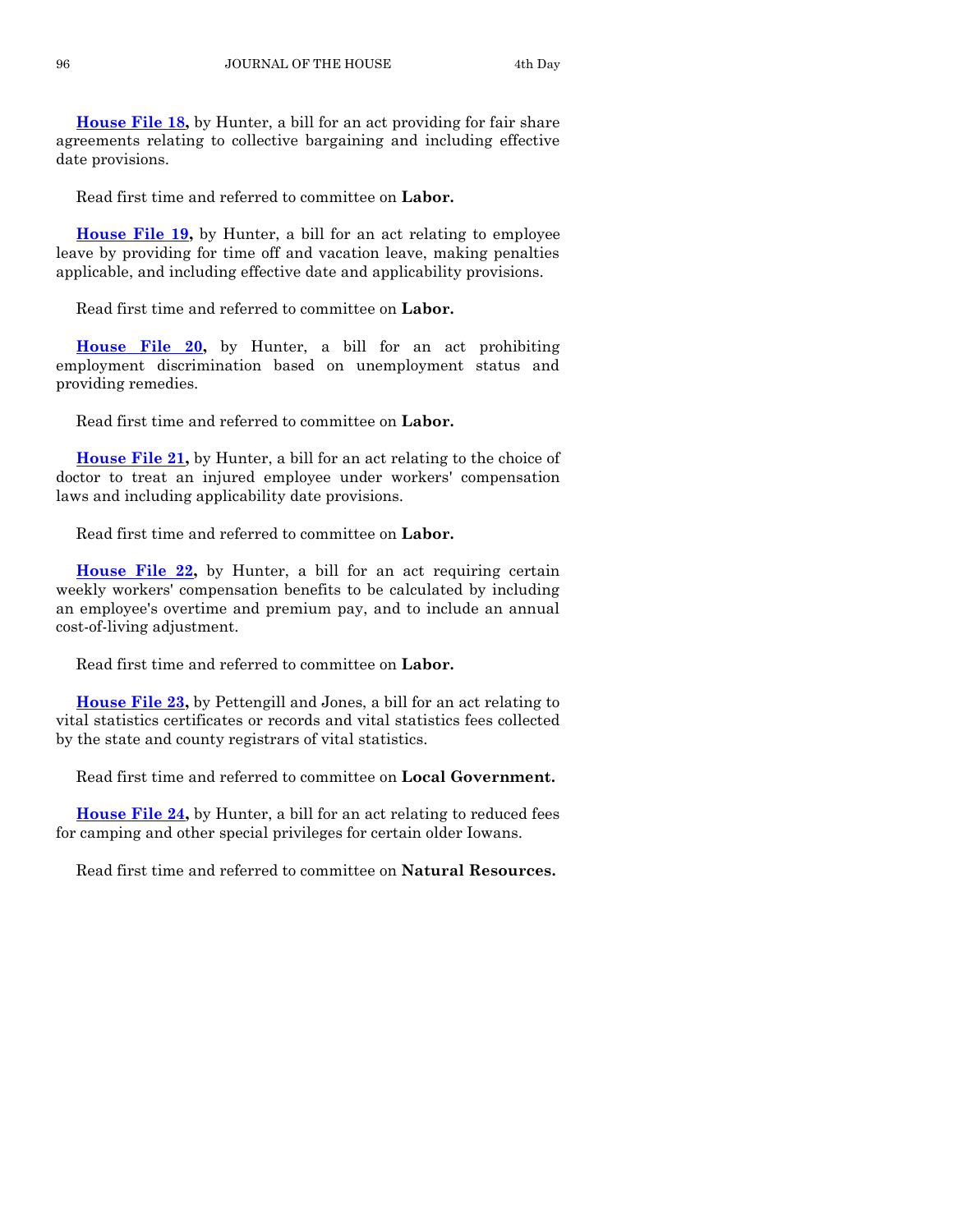**[House File 25,](http://coolice.legis.iowa.gov/Cool-ICE/default.asp?Category=billinfo&Service=Billbook&frame=1&GA=86&hbill=HF25)** by Hunter, a bill for an act concerning the use of a mobile telephone while driving and providing penalties.

Read first time and referred to committee on **Public Safety.**

**[House File 26,](http://coolice.legis.iowa.gov/Cool-ICE/default.asp?Category=billinfo&Service=Billbook&frame=1&GA=86&hbill=HF26)** by Hunter, a bill for an act abolishing the declaration that the English language is the official language of the state of Iowa.

Read first time and referred to committee on **State Government.**

**[House File 27,](http://coolice.legis.iowa.gov/Cool-ICE/default.asp?Category=billinfo&Service=Billbook&frame=1&GA=86&hbill=HF27)** by Hunter, a bill for an act relating to campaign finance by establishing a voter-owned Iowa clean elections Act and fund, providing for funding from specified sources, including an income tax checkoff, providing an income tax exemption for contributions made to the fund, providing penalties, and including effective date provisions.

Read first time and referred to committee on **State Government.**

**[House File 28,](http://coolice.legis.iowa.gov/Cool-ICE/default.asp?Category=billinfo&Service=Billbook&frame=1&GA=86&hbill=HF28)** by Wessel-Kroeschell, a bill for an act permitting electronic voter registration and including penalties and effective date provisions.

Read first time and referred to committee on **State Government.**

**[House File 29,](http://coolice.legis.iowa.gov/Cool-ICE/default.asp?Category=billinfo&Service=Billbook&frame=1&GA=86&hbill=HF29)** by Hunter, a bill for an act authorizing certain cities to conduct city elections by absentee ballot.

Read first time and referred to committee on **State Government.**

**[House File 30,](http://coolice.legis.iowa.gov/Cool-ICE/default.asp?Category=billinfo&Service=Billbook&frame=1&GA=86&hbill=HF30)** by Hunter, a bill for an act requiring the consideration of project labor agreements for certain state construction projects.

Read first time and referred to committee on **State Government.**

**[House File 31,](http://coolice.legis.iowa.gov/Cool-ICE/default.asp?Category=billinfo&Service=Billbook&frame=1&GA=86&hbill=HF31)** by Pettengill and Abdul-Samad, a bill for an act exempting African-style hair braiding from the definition of cosmetology.

Read first time and referred to committee on **State Government.**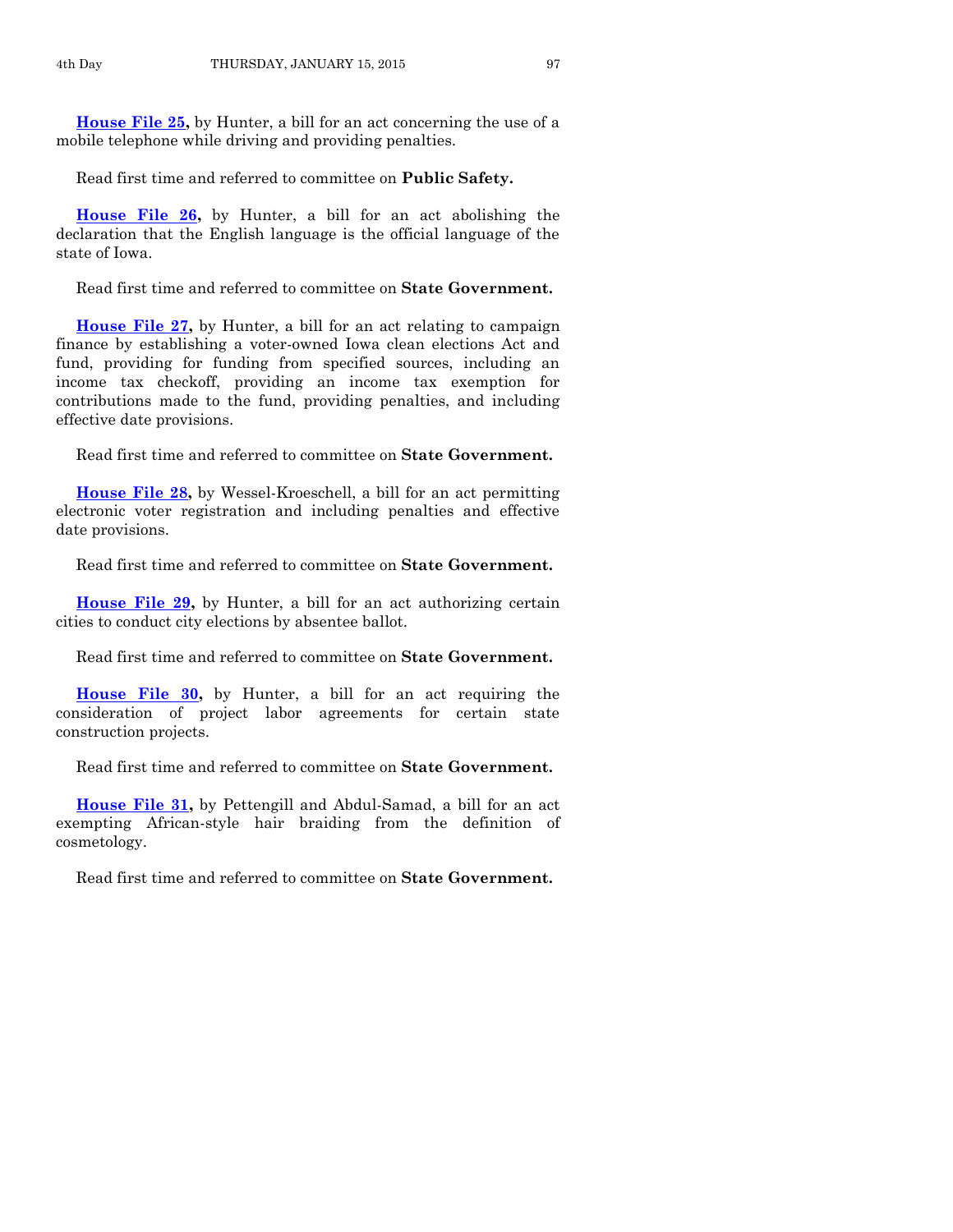**[House File 32,](http://coolice.legis.iowa.gov/Cool-ICE/default.asp?Category=billinfo&Service=Billbook&frame=1&GA=86&hbill=HF32)** by Cownie, a bill for an act establishing a motor vehicle insurance verification program, establishing fees, and including penalty and effective date provisions.

Read first time and referred to committee on **Transportation.**

**[House File 33,](http://coolice.legis.iowa.gov/Cool-ICE/default.asp?Category=billinfo&Service=Billbook&frame=1&GA=86&hbill=HF33)** by Wolfe, a bill for an act relating to eligibility for a temporary restricted driver's license for habitual offenders also convicted of operating a vehicle with a suspended driver's license.

Read first time and referred to committee on **Transportation.**

**[House File 34,](http://coolice.legis.iowa.gov/Cool-ICE/default.asp?Category=billinfo&Service=Billbook&frame=1&GA=86&hbill=HF34)** by L. Miller, a bill for an act relating to the use of special minors' driver's licenses to travel to extracurricular activities not held at a school.

Read first time and referred to committee on **Transportation.**

**[House File 35,](http://coolice.legis.iowa.gov/Cool-ICE/default.asp?Category=billinfo&Service=Billbook&frame=1&GA=86&hbill=HF35)** by Hunter, a bill for an act requiring certain new school buses to be equipped with seat belts, requiring the use of such seat belts, and making penalties applicable.

Read first time and referred to committee on **Transportation.**

**[House File 36,](http://coolice.legis.iowa.gov/Cool-ICE/default.asp?Category=billinfo&Service=Billbook&frame=1&GA=86&hbill=HF36)** by Hunter, a bill for an act establishing a worker shortage loan forgiveness program to be administered by the college student aid commission.

Read first time and referred to committee on **Education.**

**[House File 37,](http://coolice.legis.iowa.gov/Cool-ICE/default.asp?Category=billinfo&Service=Billbook&frame=1&GA=86&hbill=HF37)** by Hunter, a bill for an act providing for an Iowa individual income tax checkoff for qualified Iowa zoos, making an appropriation, and providing for the Act's implementation.

Read first time and referred to committee on **Ways and Means.**

#### HOUSE STUDY BILL COMMITTEE ASSIGNMENTS

#### **[H.S.B.](http://coolice.legis.iowa.gov/Cool-ICE/default.asp?Category=billinfo&Service=Billbook&frame=1&GA=86&hbill=HSB38) 38 Education**

Relating to certain costs under the statewide preschool program for four-year-old children and including effective date and retroactive applicability provisions.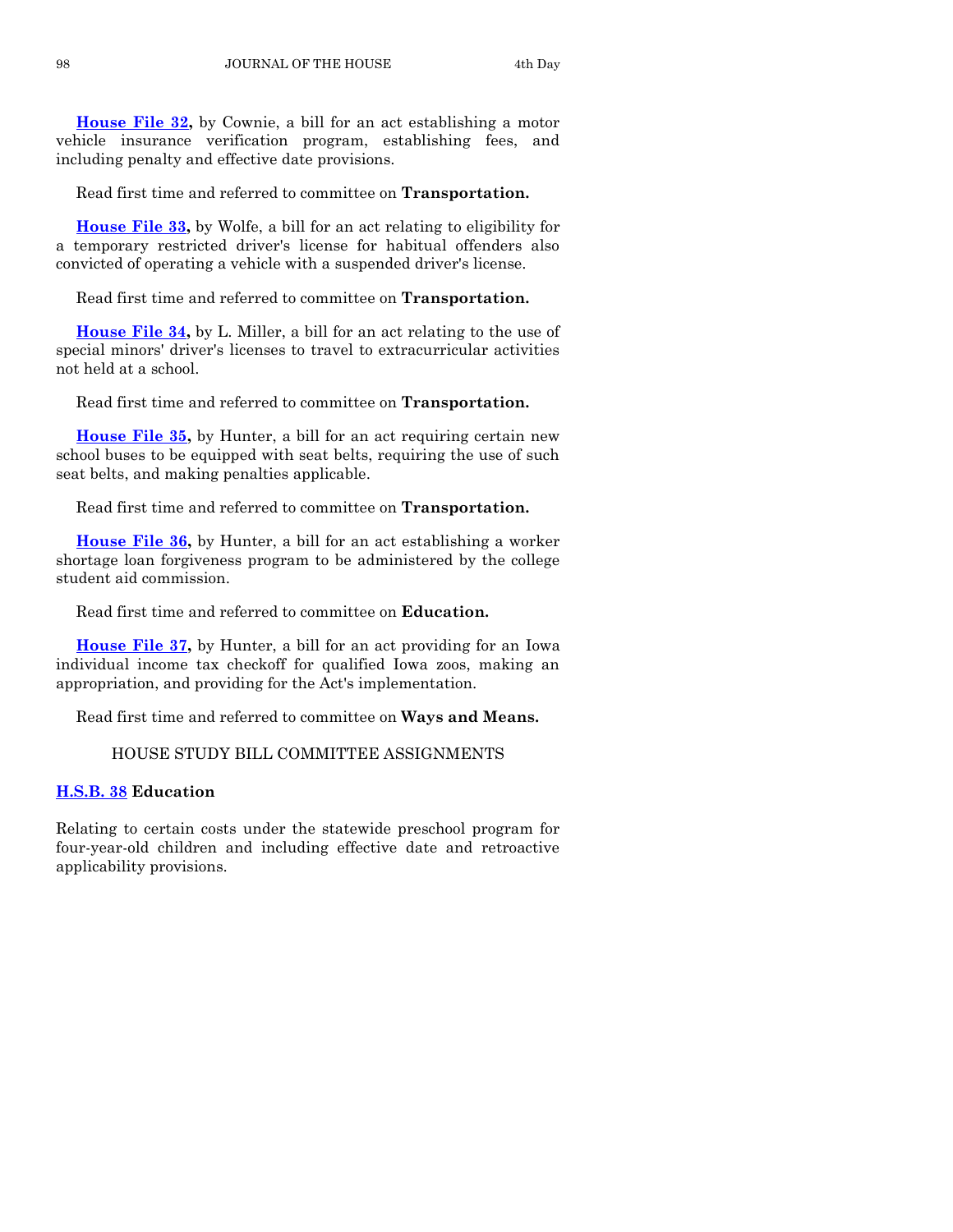#### **[H.S.B. 39](http://coolice.legis.iowa.gov/Cool-ICE/default.asp?Category=billinfo&Service=Billbook&frame=1&GA=86&hbill=HSB39) Education**

Relating to state and school antiharassment and antibullying policies, providing for training for school personnel, establishing a bullying and violence prevention student mentoring pilot program, and making appropriations.

#### **[H.S.B. 40](http://coolice.legis.iowa.gov/Cool-ICE/default.asp?Category=billinfo&Service=Billbook&frame=1&GA=86&hbill=HSB40) Veterans Affairs**

Relating to the disabled veteran homestead tax credit by modifying eligibility criteria and including effective date and retroactive applicability provisions.

#### **[H.S.B. 41](http://coolice.legis.iowa.gov/Cool-ICE/default.asp?Category=billinfo&Service=Billbook&frame=1&GA=86&hbill=HSB41) Judiciary**

Relating to probate and estate-related laws, including the deduction of administrative expenses on the Iowa fiduciary income tax return, the Iowa inheritance tax, liability of beneficiaries of payable-on-death accounts or transfer-on-death securities accounts, fiduciaries' right to property and information, and the surviving spouse's elective share.

#### **[H.S.B. 42](http://coolice.legis.iowa.gov/Cool-ICE/default.asp?Category=billinfo&Service=Billbook&frame=1&GA=86&hbill=HSB42) Judiciary**

Relating to the rights to involvement of certain individuals in child in need of assistance and termination of parental rights proceedings under the juvenile justice code.

#### SUBCOMMITTEE ASSIGNMENTS

#### **[House File 5](http://coolice.legis.iowa.gov/Cool-ICE/default.asp?Category=billinfo&Service=Billbook&frame=1&GA=86&hbill=HF5)**

Education: Dolecheck, Chair; Fry and Ruff.

#### **[House File 12](http://coolice.legis.iowa.gov/Cool-ICE/default.asp?Category=billinfo&Service=Billbook&frame=1&GA=86&hbill=HF12)**

Education: Koester, Chair; Abdul-Samad and Mommsen.

#### **[House File 13](http://coolice.legis.iowa.gov/Cool-ICE/default.asp?Category=billinfo&Service=Billbook&frame=1&GA=86&hbill=HF13)**

Education: Forristall, Chair; Stanerson and Winckler.

#### HOUSE STUDY BILL SUBCOMMITTEE ASSIGNMENTS

#### **[House Study Bill 23](http://coolice.legis.iowa.gov/Cool-ICE/default.asp?Category=billinfo&Service=Billbook&frame=1&GA=86&hbill=HSB23)**

Judiciary: Baltimore, Chair; Nunn and Prichard.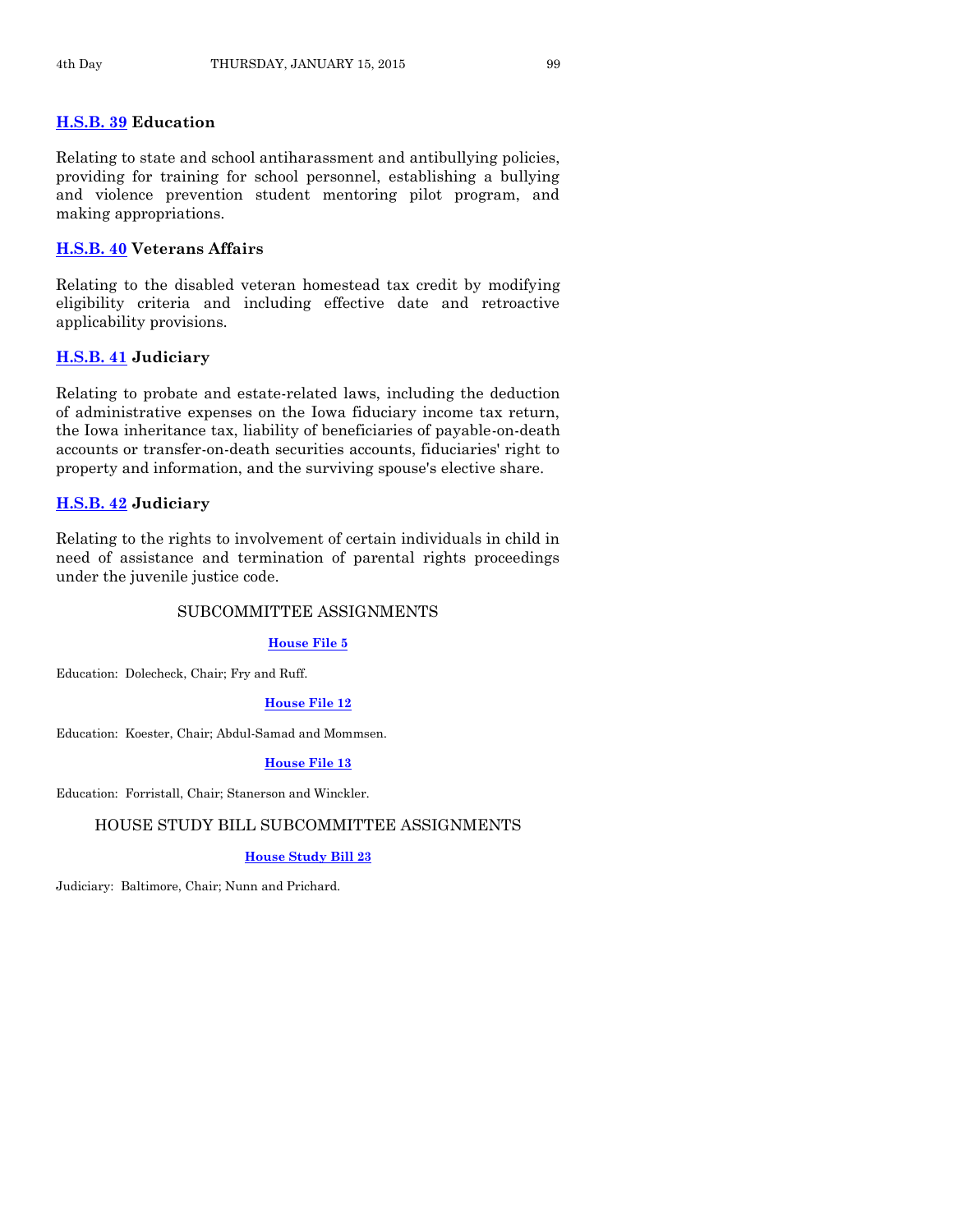#### **[House Study Bill 24](http://coolice.legis.iowa.gov/Cool-ICE/default.asp?Category=billinfo&Service=Billbook&frame=1&GA=86&hbill=HSB24)**

Judiciary: Nunn, Chair; Baltimore and Wolfe.

#### **[House Study Bill 25](http://coolice.legis.iowa.gov/Cool-ICE/default.asp?Category=billinfo&Service=Billbook&frame=1&GA=86&hbill=HSB25)**

Judiciary: Baltimore, Chair; Anderson and Heartsill.

#### **[House Study Bill 26](http://coolice.legis.iowa.gov/Cool-ICE/default.asp?Category=billinfo&Service=Billbook&frame=1&GA=86&hbill=HSB26)**

Judiciary: Heartsill, Chair; Anderson and Branhagen.

#### **[House Study Bill 27](http://coolice.legis.iowa.gov/Cool-ICE/default.asp?Category=billinfo&Service=Billbook&frame=1&GA=86&hbill=HSB27)**

Judiciary: Branhagen, Chair; Anderson and Rogers.

#### **[House Study Bill 28](http://coolice.legis.iowa.gov/Cool-ICE/default.asp?Category=billinfo&Service=Billbook&frame=1&GA=86&hbill=HSB28)**

Judiciary: Windschitl, Chair; Berry and Rogers.

#### **[House Study Bill 29](http://coolice.legis.iowa.gov/Cool-ICE/default.asp?Category=billinfo&Service=Billbook&frame=1&GA=86&hbill=HSB29)**

Judiciary: Baltimore, Chair; Kaufmann and Oldson.

#### **[House Study Bill 30](http://coolice.legis.iowa.gov/Cool-ICE/default.asp?Category=billinfo&Service=Billbook&frame=1&GA=86&hbill=HSB30)**

Judiciary: Gustafson, Chair; Nunn and Olson.

#### **[House Study Bill 31](http://coolice.legis.iowa.gov/Cool-ICE/default.asp?Category=billinfo&Service=Billbook&frame=1&GA=86&hbill=HSB31)**

Judiciary: Baltimore, Chair; Branhagen and Wolfe.

#### **[House Study Bill 32](http://coolice.legis.iowa.gov/Cool-ICE/default.asp?Category=billinfo&Service=Billbook&frame=1&GA=86&hbill=HSB32)**

Judiciary: Gustafson, Chair; Baxter and Dawson.

#### **[House Study Bill 33](http://coolice.legis.iowa.gov/Cool-ICE/default.asp?Category=billinfo&Service=Billbook&frame=1&GA=86&hbill=HSB33)**

Judiciary: Branhagen, Chair; Gustafson and Prichard.

#### **[House Study Bill 34](http://coolice.legis.iowa.gov/Cool-ICE/default.asp?Category=billinfo&Service=Billbook&frame=1&GA=86&hbill=HSB34)**

Judiciary: Rogers, Chair; Jones and Olson.

#### **[House Study Bill 35](http://coolice.legis.iowa.gov/Cool-ICE/default.asp?Category=billinfo&Service=Billbook&frame=1&GA=86&hbill=HSB35)**

Judiciary: Rizer, Chair; Baltimore and Meyer.

#### **[House Study Bill 37](http://coolice.legis.iowa.gov/Cool-ICE/default.asp?Category=billinfo&Service=Billbook&frame=1&GA=86&hbill=HSB37)**

Judiciary: Branhagen, Chair; Dawson and Hagenow.